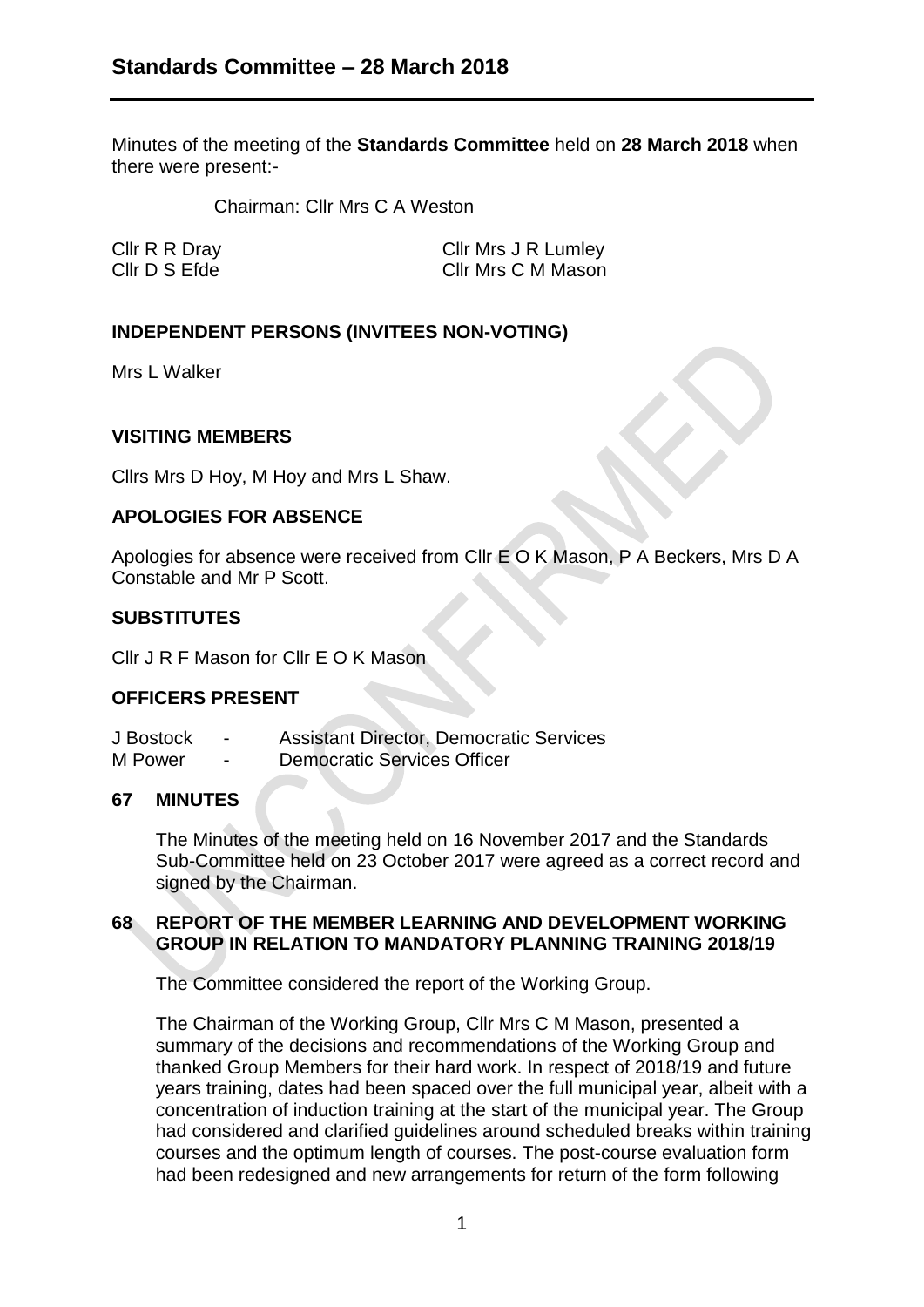training would ensure that Members' comments would not be seen by the trainer and would be reviewed in confidence by the Working Group to inform the following year's training programme.

Arrangements for planning training had been considered and recommendations made that would differentiate between experienced and newer Councillors. The Group recommended that the current arrangement whereby an application for dispensation could be made to a tribunal of the Standards Committee for nonattendance at planning training be discontinued.

In response to questions, Cllr Mrs C M Mason confirmed the following:-

- That experienced Members (who had served as a Member of the Development Committee for at least two years out of the last six years and had attended at least six training sessions) would be obliged to attend just one training session each year, as it was felt that more experienced Members were able to determine the extent to which they needed training. Arrangements could be reviewed in the event of an all-out election.
- That, because the planning courses had been spread to take place throughout the year, there was opportunity to schedule training if needed in the event of changes in planning legislation that occurred during the course of the year.
- That an induction training course was scheduled to take place on 17 May, prior to the first Development Committee meeting, which all Members newly elected to the Committee would be required to attend.
- That potential substitutes on the Committee without the qualifying two years' experience as a Member of the Development Committee would have to fulfil the requirement that they must not miss two consecutive planning training courses offered to remain eligible to sit on the Development Committee as a Substitute.

It was noted that, in addition to the planning training provided, each Development Committee report provided detailed information on individual planning applications; in addition, there was an officer briefing at Committee meetings.

Members agreed that, in future, the term 'mandatory' need not be used when describing the planning training offered.

It was unanimously:-

## **Resolved**

(1) That 'experienced' Members be defined as having served on the Development Committee for two years (out of the previous six years as an elected Member, including Members returning to the Council in that period